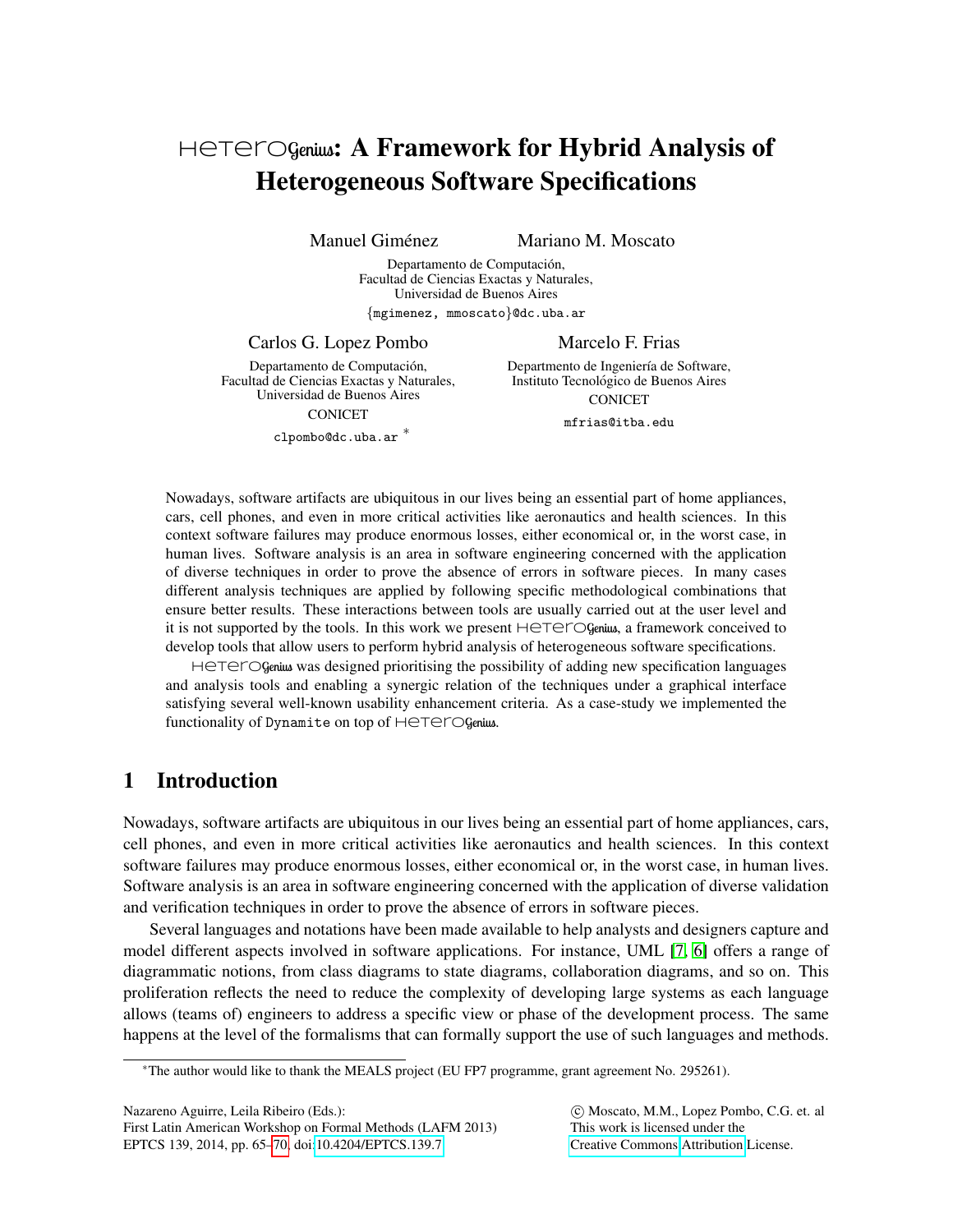In summary, we face a scenario in which there is a multitude of modelling languages and supporting logics, and tools for processing such languages by reasoning in the underlying logics. Thus, heterogeneity becomes a major source of complexity. We find heterogeneity at the level of languages because different languages serve different purposes in software behaviour specification, and at the level of analysis as different techniques provide different results.

The field of institutions [\[5\]](#page-5-3) grew as an effort in providing formal foundations for software specification languages and analysis techniques. In [\[11\]](#page-5-4), Meseguer developed the categorical formalization of logical system by complementing the model theoretic view of a logic (institutions) with its deductive view (entailment system and proof calculus). In his work, Meseguer also introduced the notion of institution representations as a tool enabling reuse of proof systems, a limited view of heterogeneity. It was in [\[15\]](#page-5-5) where both institution morphisms and representations (also called co-morphisms) were extensively studied. In [\[11,](#page-5-4) Defs. 23 and 27, Sec. 4], Meseguer extends the definitions of entailment and institution representation to work on theories. In [\[15,](#page-5-5) Prop. 5.2, Thm. 5.3 and Coro. 5.4, Sec. 5.1], Tarlecki proves general conditions under which a proof system for a richer logic<sup>[1](#page-1-0)</sup> I' can be used to prove properties of specifications written in a poorer one *I* provided there exists a map of logics from *I* to *I'*. From now on we will call these operations ρ*-translations*.

Many combinations of different tools have been depicted as methodologies for software analysis. Formal methods are usually divided into two categories: heavyweight and lightweight. These names refer to the amount of mathematical expertise needed during the process of proving a given property. Modern software analysis methodologies departed long ago from the idea that heavyweight formal methods or lightweight ones are applied disregarding the relation between these tools. We claim that enforcing these methodological directives as part of the process of software analysis produces better results.

An example of this is Dynamite [\[4\]](#page-5-6). Dynamite is a theorem prover for Alloy [\[9\]](#page-5-7) in which the critical parts of the proof (carried out in a theorem prover implemented on top of the semi-automatic theorem prover PVS [\[14\]](#page-5-8)) are assisted by the Alloy Analyzer with the aim of reducing both the workload and the error proneness introduced by the human interaction with the tool. Another use of model theoretic tools in relation to the use of theorem provers is the fact that they provide an efficient method for: *a)* the gain of confidence in the hypothesis brought into a proof, *b)* the elimination of superfluous formulae appearing in a sequent, *c)* the removal of minor modelling errors, and even *d)* the suggestion of potential witnesses for existential quantifiers. All these actions are carried out by using the Alloy Analyzer in order to search for counterexamples for specific sets of conditions derived from the axioms in the specification and the property we want to prove. The result of this model-theoretical assistance for counterexample finding gives rise to a whole new class of analysis strategies resulting from a coordinated action of different tools over the same step of the proof. These actions can not be understood neither as pure proof commands, nor as pure model-theoretical commands. In such way, we call *hybrid* those kinds of analysis that use a coordinated mixture of the both approaches.

In this paper we will present the development of a general and scalable framework for building tools that allow the users to deal with hybrid analysis of heterogeneous specifications. To test the capabilities of the Heterogenius framework we use it to build a new version of Dynamite.

<span id="page-1-0"></span><sup>&</sup>lt;sup>1</sup>The word "logic" here is used as in [\[11,](#page-5-4) Def. 6].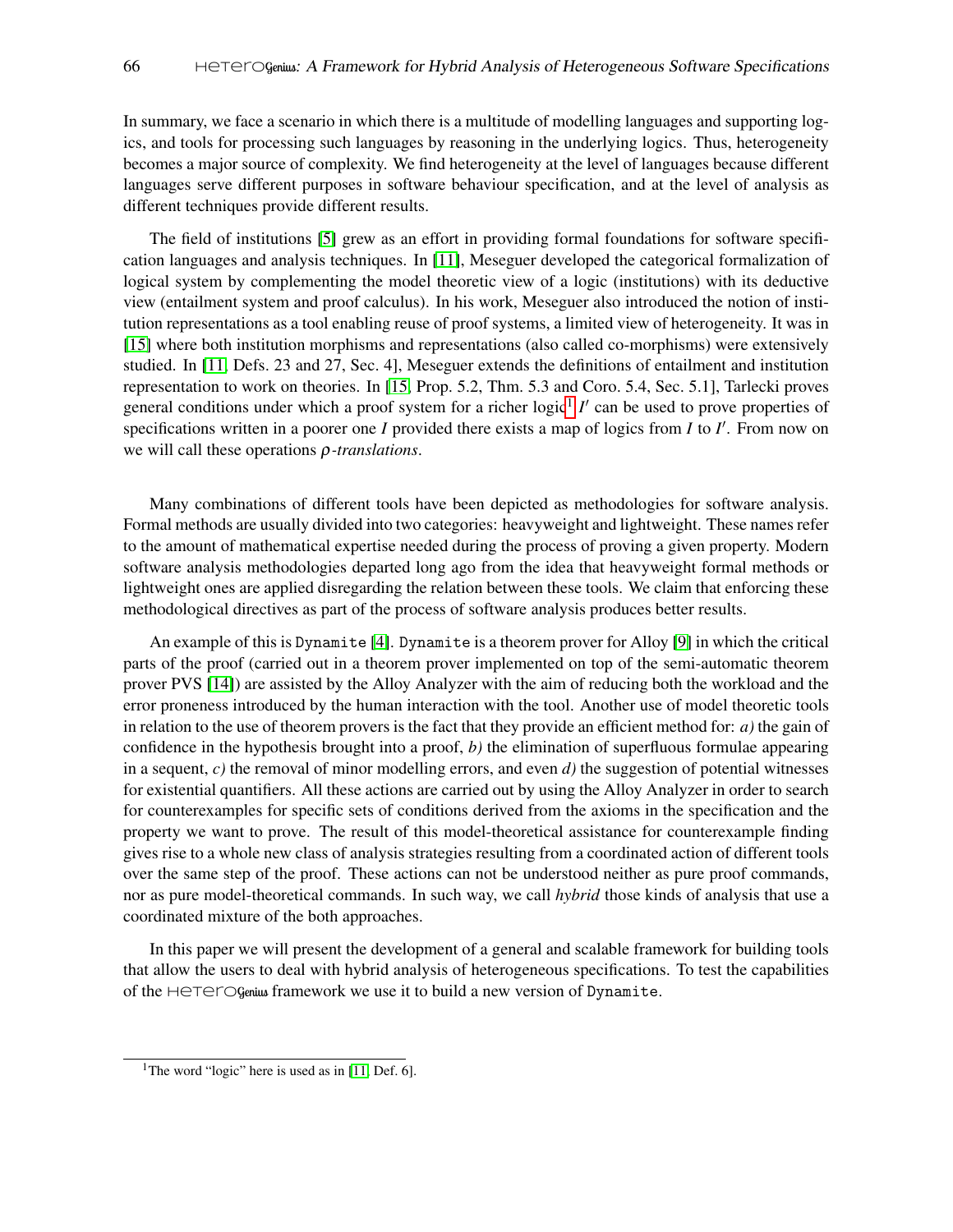

<span id="page-2-0"></span>Figure 1: (*a*) Global architecture of  $H$ eterOgenius. (*b*) *Analysis Manager* architecture.

## 2  $H \in \text{TermGenius: A framework for hybrid heterogeneous analysis}$

Every analysis tool has to deal with four dimensions: the user interface, the conceptual analysis type, the languages and the analysis engine. Most software out there are built to work with just one conceptual analysis type, provide support for only one language, and use just one specific analysis engine.  $H \in T^$ eroGenius aims to be an extensible multi-language and multi-engine analysis tool, so its design must decouple the four dimensions as much as possible. It is worth noting there is a natural coupling between some of them: i.e., every engine is bounded with a specific language and the user interface is probably designed to work with one kind of conceptual analysis type.

Figure [1](#page-2-0) shows the global architecture of  $H\epsilon T\epsilon T\epsilon T\epsilon$  and *Analysis Manager* keeps track of the current heterogeneous analysis, and drives its evolution.

Abstracting external engines It is well known that service abstraction is a very useful tactic to accomplish modifiability. We use it also to prevent our design to be tied to specific external analysis engines, introducing some components that abstract services offered by that external software. We established three main families: sequent calculators, counter example finders, and  $\rho$  translators. Each family has a specific interface that captures and establishes the common behavior of its members. Our design enables other families to be added easily without code modification as we will see in the next sections.

A *sequent calculator* is an entity that has just one responsibility: given a sequent and some rule of the sequent calculus, it must return the result of applying that rule over that sequent. Naturally most sequent calculus interactive provers can be used as backends for this type of component. It is worth noting that each concrete calculator has its own set of rules. The intra language rules of the calculus actually implemented by HeTerOgenius is going to be limited by the sum of all rules provided by the concrete sequent calculators. A *counter example finder* is a component that given a formula tries to answer whether or not a counter example exists for that formula. A ρ *translator* offers language translation services by translating sequents and specifications between languages. None of the mentioned components need to know anything about the current analysis, accomplishing in this way the desired decoupling between the engines and the analysis management.

Note that the same external engine can be used as backend for more than one concrete component. Our architecture does not force a specific way to communicate with external applications; each component is free but also responsible to choose the method it considers appropriate.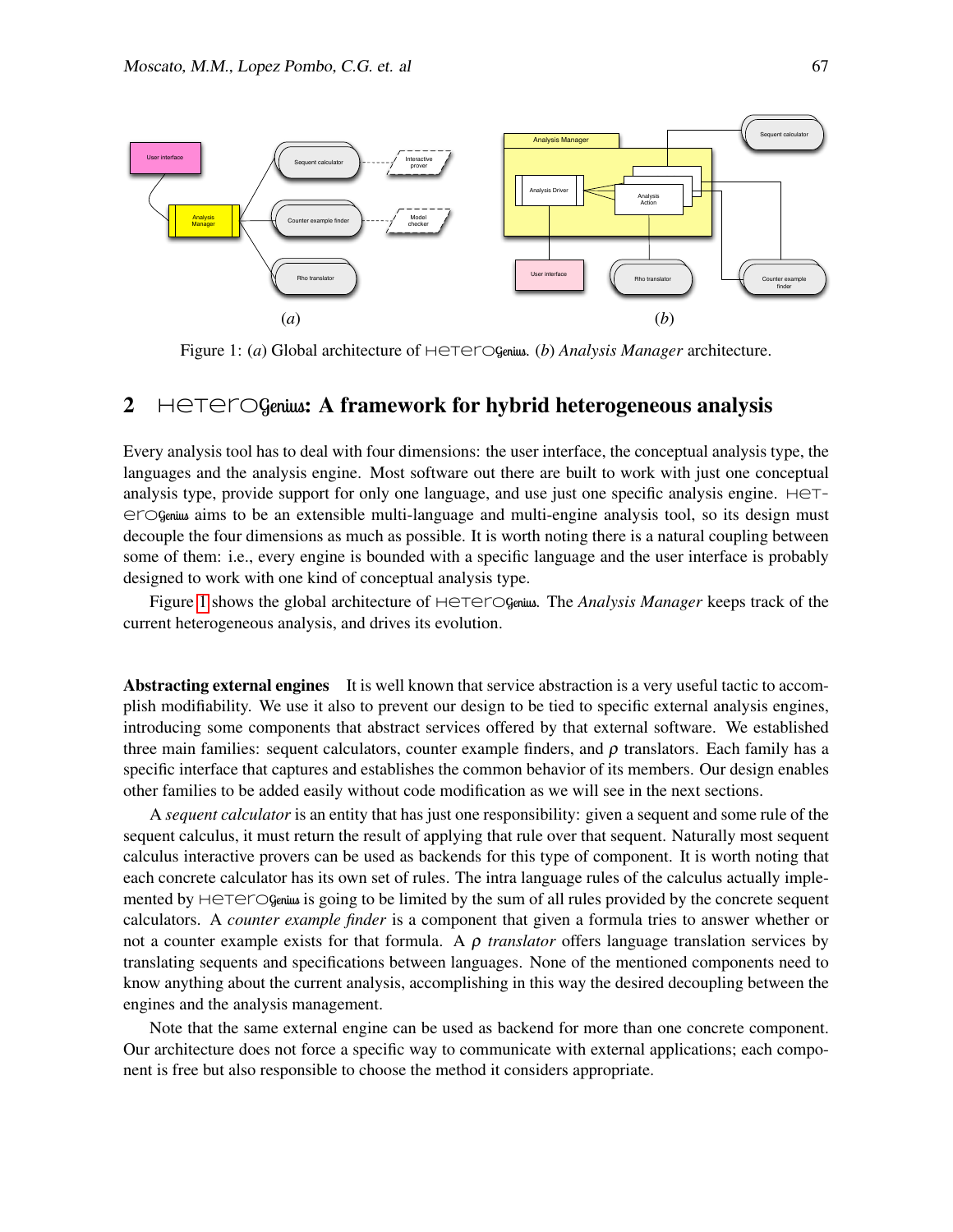Analysis Manager The following are actions that the user might want to perform over the current analysis: apply certain sequent calculus rule over some analysis node, validate some sequent by searching for a counterexample, prune the analysis tree, change languages at some point of the analysis, etc. It is clear that the specific steps to perform each of the mentioned actions are very different: to apply the rule, a sequent calculator must be used and several new nodes may have to be added to the tree; on the other hand when validating the sequent no nodes will ever be added.

We introduced the idea of *analysis action* to model any kind of action the user might want to perform over the analysis. Each *analysis action* is responsible for knowing and performing all the specific steps to actually apply the action it models. One *analysis action* may interact with none, one, or several of the external engine abstractions mentioned in the previous section.

As shown in figure [1,](#page-2-0) the *Analysis Driver* does not need to interact directly with any of them, thanks to the *analysis actions*, increasing the semantic coherence of our design. This component is responsible for keeping the current state of the analysis tree, but as we explained, the changes over it are made by *analysis actions*. The analysis tree design enables other languages to be added easily without code modification.

User interface The user interface of a software like HeteroGenius must present a clear outlook of the current analysis and provide an easy and intuitive way of interacting with it. According to [\[1\]](#page-4-0), the way in which the current status of the proof is shown (formulae, sequents) is crucial for the usability. Our efforts were focused on achieving these objectives.

Visualization of tree structures is a research area on its own, so we decided to develop the interface of Heterogenius using a mature framework: JUNG[2](#page-3-0)<sup>2</sup>. The Java Universal Network/Graph Framework is a software library that provides a common and extendible language for the modeling, analysis, and visualization of data that can be represented as a graph or network. It is written in Java and it is open source.

In Heterogenius almost all interactions are done by *point & click*: just left click any analysis node, and a contextual menu will offer all the *analysis actions* applicable over the clicked node. In case that the *analysis action* being applied needs a formula from the user, she or he must use the keyboard to provide it.

### 3 Dynamite3: Implementing Dynamite on top of  $\text{HETer}$ Ogenius

In order to implement a new version of Dynamite using the  $\text{HETCG}$  Genius framework, we needed to provide a *sequent calculator* for Alloy. As mentioned above, the previous version of Dynamite [\[12\]](#page-5-9) is an interactive theorem prover for Alloy, based on sequent calculus. Then, we only had to wrap it with a new component that plays the role of an abstraction layer. The formal background of Dynamite can be found in [\[4\]](#page-5-6) and [\[3\]](#page-5-10), where it is proved that there exists a semantic preserving translation of the Alloy specification language to theories in an extension of fork algebras  $[2]^3$  $[2]^3$  $[2]^3$ . The class of algebraic structures considered for interpreting Alloy is the class of *point-dense omega closure fork algebras* (PDOCFA). Resorting to PVS's higher-order logic we constructed a semantics embedding of PDOCFA. Then, we could be able to use the PVS prover to provide a theorem prover for Alloy.

<span id="page-3-1"></span><span id="page-3-0"></span><sup>2</sup><http://jung.sourceforge.net>

<sup>&</sup>lt;sup>3</sup>The interested reader will find model-theoretic flavoured proofs based on the semantics of the languages in that work, but they can be easily restated within the framework of general logics by just bringing into the definitions of the translations their action on morphisms.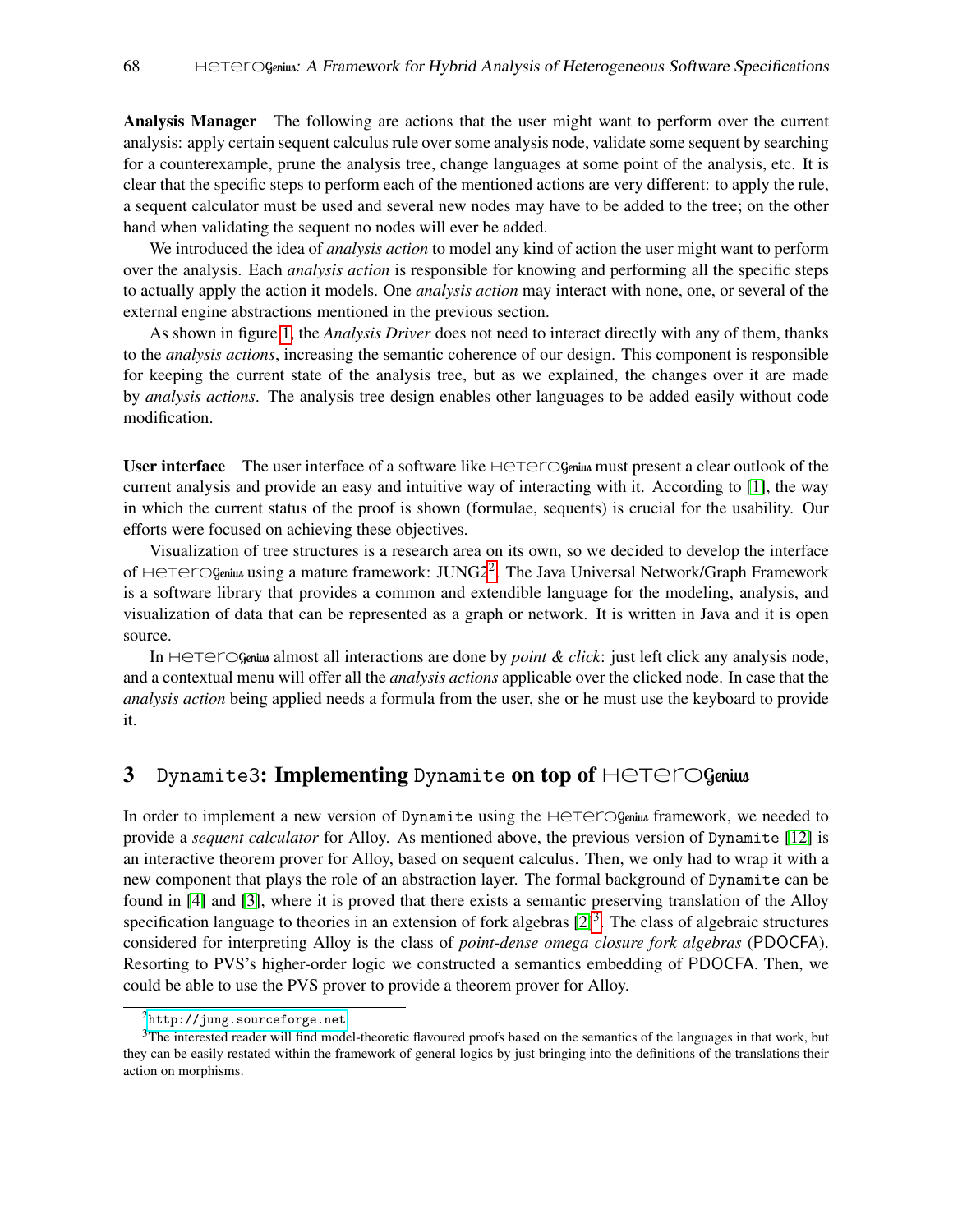To test the  $H \in \text{HETOGenius}$  ability of supporting heterogeneous proofs, we also implemented a concrete *sequent calculator* for PDOCFA. This calculator was developed by reusing much of the code of Dynamite, since the embedding of the language of PDOCFA in PVS was already implemented in that tool.

We also implemented an Alloy *counter example finder* using the Alloy Analyzer as backend. Finally we developed an Alloy to PDOCFA  $\rho$  translator, which internally relies on the same translation used by the Alloy sequent calculator mentioned above.

Several new *analysis actions* were added: one for each sequent calculus rule provided by our *sequent calculators*, one to use the Alloy *counter example finder* to look for counter examples of the sequent of a given analysis node, one to switch languages during the analysis using the  $\rho$  translator, and a few more to manipulate the analysis tree (like pruning a subtree). We also added some *analysis actions* that make use of interactions between different engines in order to provide the specific Dynamite commands, such as validated case or pruning of goals [\[12\]](#page-5-9).

Dynamite3 is available at <http://www.dc.uba.ar/dynamite/heterogenius>.

#### 4 Conclusions, related and further work

In the line of the tools for heterogeneous analysis one remarkable piece of work is Hets. According to [\[13\]](#page-5-12), Hets is intended for use as a proof manager of complex systems, specified using different formal languages. But once a specific obligation has to be proved, the proving process must be carried out using a specific external tool. Hets serves as an organizer of information related with which goals have been proved, which ones have not and how elements specified using different languages are related with each other. Instead,  $H \in T \subset \mathbb{G}$ genius is much more involved in the process of actually proving the goals. As explained above, it manages each proof of the specification, allowing the use of different external tools even when proving a single goal. Even more, HeteroGenius allows the interaction between different external tools and thus gives the user the possibility of performing hybrid analysis on the specification under study. The way in which each element is related with another one specified in a different language, is established through the  $\rho$  translators mentioned in previous sections. The management of the dependencies of the obligations being proved is one of the next steps in the development of HeTerOgenius.

In this work we showed some of the relevant theoretical and practical issues behind the implementation of tool support for hybrid analysis of heterogeneous software specifications. Theoretic results were put in second place to leave enough space for the intuitions and the discussion on the development decisions. Finally we showed how the architecture of  $H \in T \in C$  Genius enabled the reengineering of Dynamite, a heterogeneous analysis tool.

The reader should notice that even when the implementation of Dynamite requires certain level of heterogeneity in the language supporting the analysis, it fails in exemplifying how  $HericG$ Genius can help in analyzing a software artifact described by the interactions of components described in different logical languages. Regarding this we are working on the implementation of an heterogeneous specification language presented in [\[10\]](#page-5-13).

#### References

<span id="page-4-0"></span>[1] Bernhard Beckert & Sarah Grebing (2012): *Evaluating the Usability of Interactive Verification Systems*. Comparative Empirical Evaluation of Reasoning Systems. Available at [http://ceur-ws.org/Vol-873/](http://ceur-ws.org/Vol-873/papers/paper_4.pdf) [papers/paper\\_4.pdf](http://ceur-ws.org/Vol-873/papers/paper_4.pdf).